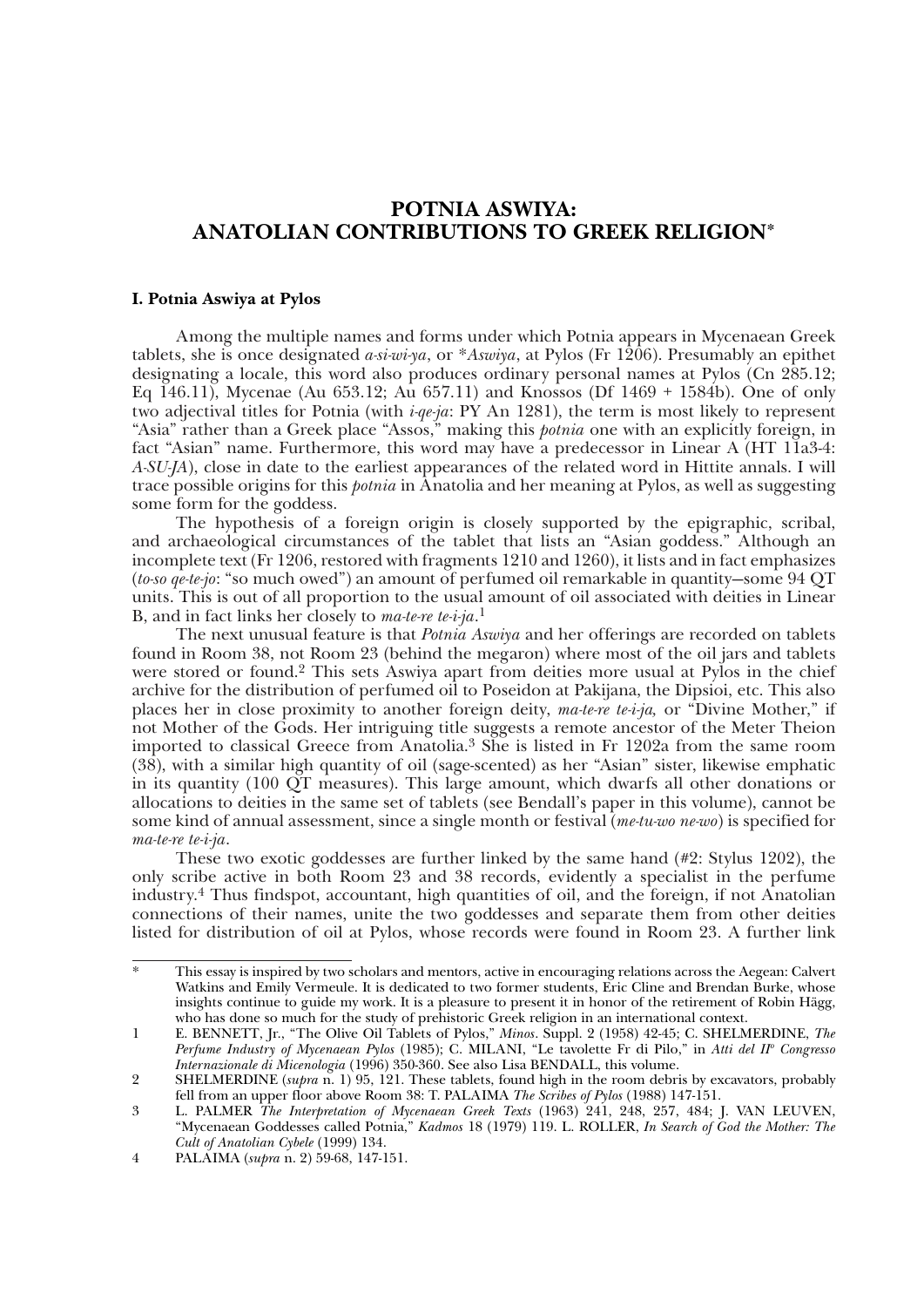connects these deities, via scribe and findspot, to the *a-pi-qo-ro-i* (*amphipoloi*), recipients of sage-scented oil in quantity for anointing clothing  $(Fr 1205)$ , perhaps some kind of ritual attendants.5

These coincidences have been noted by scholars as a significant "complex 'cluster resemblance.'"6 They are compounded by the presence of women in the personnel tablets at Pylos, listed collectively by ethnic adjectives, with rations supplied to them and their children as textile workers. These women are listed as natives of places identified as Lemnos (*ra-mi-ni-ja:* Ab 186), Miletus (*mi-ra-ti-ja*: As 798, Aa 1180, Ab 382, Ab 573); a city likely to be Halicarnassus in Caria (*ze-pu2-ra3*: cf. Strabo 14.2.16), Knidos (Aa 792, Ab 189: *ki-ni-di-ja*), Kythera (*Ku-te-ra3* in Aa 506, Ab 562) and perhaps Chios (Aa 770; *ki-si-wi-ja*).7 In addition, a more general term unites some women as *A-\*64-ja*, or *A-swi-ja* (Aa 701, Ab 515) "Asian." A different work force without ethnic names is designated as *ra-wi-ja-ja* (Aa 807, AD 596) or \**lawiaiai*, "captive" (cf. Homeric ληϊάς, used only once at *Il.* 20.193 to describe the women of Lyrnessos captured by Achilles). This last distinction could make other women, listed by Aegean and Anatolian locales, refugees or slaves, rather than war captives, but spells little difference in their status. As dependent labor (supplied with rations) at work in or for the palace, they performed domestic tasks, primarily as spinners, weavers and finishers of wool and linen textiles, a chief wealth and exchange item.8 This commodity shared with perfumed oil its high value, convergent administrations (scribal hands, tablet findspots, *amphipoloi*) and even function: fragrant emollients were applied to special cloth goods.<sup>9</sup>

Chadwick estimates some 1500 women and children (older offspring are listed separately in the Ad tablets) assessed twice, in forty-nine groups ranging from one to 38 women, of whom over half were located at Pylos itself.<sup>10</sup> If captured from Asian cities, they recall the fate of Trojan women in Homer (*Il*. 1.31, 6.456), or tragedy (Euripides *Hekabe* 466-474), who fear being enslaved to weave for foreign masters. In the imaginary palace of the Phaeacians (*Od*. 7.103-111), fifty native  $\delta \mu \varphi \alpha i$  (servile women) spin and weave cloth, also treated with perfumed  $\Omega$ <sub>11</sub>

Many tablets related to weaving were found fallen from the upper floors of the southeast part of the main palace building.<sup>12</sup> Homeric expectations may mislead us to expect women living or working in upstairs quarters in a Mycenaean palace (according to Tom Palaima, Jose Melena cautions against assigning the scattered tablets concerning cloth production from the central megaron at Pylos to the second storey, automatically). But in this case, the epigraphic evidence is compelling for textile production by foreign women in this part of the palace.<sup>13</sup>

<sup>5</sup> M. LINDGREN, *The People of Pylos* II (1973) 21. The title makes its only appearance here outside of the personnel tablets (A series), where they are clearly attendants, servants or even slaves: here they may be, if not cult attendants, divine figures themselves. PALMER (*supra* n. 3, 248-249) restores the word in the dual rather than the dative plural, to posit a pair of deities, "The Two Maidens:" S. HILLER, "*A-pi-qo-ro* Amphipoloi," *Studies in Mycenaean and Classical Greek Presented to John Chadwick. Minos* 20-22 (1987) 239-255. "Amphipoloi" and *po-ti-ni-ja u-po-jo* (Fr 1225), but not the two goddesses, receive oil for anointing cloth: C. SHELMERDINE, "Shining and Fragrant Cloth in Homeric Epic," in *The Ages of Homer: A Tribute to Emily T. Vermeule* (1995) 103-104.

<sup>6</sup> PALMER (*supra* n. 3) 257.

<sup>7</sup> J. CHADWICK, "The Women of Pylos," in *Texts, Tablets and Scribes. Studies in Mycenaean Epigraphy and Economy offered to Emmett L. Bennett, Jr. Minos* 10 (1989) 43-96; S. HILLER, "*ra-mi-ni-ja*. Mykenischkleinasiatische Beziehungen und die Linear B-Texte," *Ziva Antika* 25 (1975) 388-411. M.-L.NOSCH has reviewed these women, their names and status (slaves, captives, refugees, or recruited specialists?) in "Center and Periphery in the Linear B archives," forthcoming in Ph. DAKARONEIA (ed.), *Second International Interdisciplinary Colloquium. 'The Periphery of the Mycenaean World*,' Lamia 1999. I am grateful for an advance copy of this paper from her. Cf. V. PARKER, "Die Aktivitäten der Mykenäer in der Ostägäis im Lichte der Linear B Tafeln," in *Floreant Studia Mycenaea* II (1999) 495-502.

<sup>8</sup> R.B. BURKE, *From Minos to Midas: The Organization of Textile Production in the Aegean and Anatolia* (Ph. D. thesis, University of California at Los Angeles, 1998) 154-162. Cf. CARLIER (*infra* n. 23) on foreign textile workers at Pylos.

<sup>9</sup> **SHELMERDINE** (*supra* n. 5).<br>10 **CHADWICK** (*supra* n. 7) 89,

<sup>10</sup> CHADWICK (*supra* n. 7) 89, counting some 750 persons in two assessments.<br>11 This passage is cited by SHELMERDINE (*supra* n. 5) 101-102.

<sup>11</sup> This passage is cited by SHELMERDINE (*supra* n. 5) 101-102.

<sup>12</sup> SHELMERDINE (*supra* n. 1) 104-105.

<sup>13</sup> CHADWICK (*supra* n. 7) 80-81.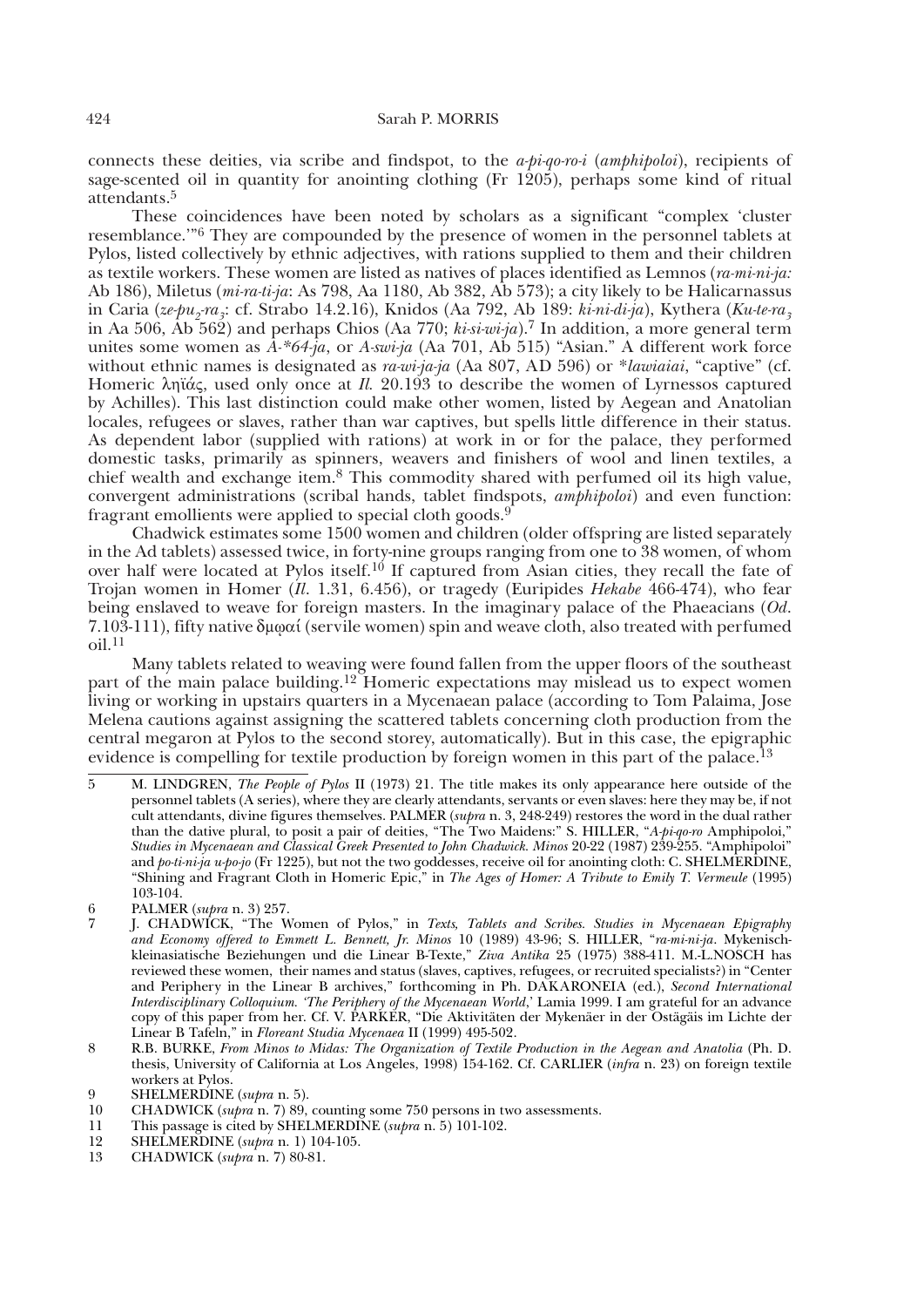Based on this circumstantial evidence, at Pylos deities and dames from abroad point to a similar area of the palace, if they did not co-habit the same quarter. More precisely, we have two deities with foreign names or epithets, who commanded large quantities of perfumed oil, recorded in the same area of the palace where foreign women worked on textiles. In fact, if large numbers of women were involved in their cult, it might account for the extraordinarily high proportions of oil allocated these deities. It was Calvert Watkins who first emphasized the coincidence between "Asian" women and Potnia Aswiya to imagine "a transported goddess," an idea which helped inspire this investigation.<sup>14</sup> My analysis of tablets and findspots supports the singularity of these names and their circumstances (including large amounts of oil), and leads to the question: did migrant labor from Anatolia introduce the cult of a goddess from "Asia?"

# **II. From Aswiya to Aššuwa: The Hittite geography of Asia**

If Potnia Aswiya indeed hails from Asia, her name is likely to reflect *Aššuwa* (*A-aš-šu-wa*) in the Hittite tablets from *Hattušas* (Boghazköy), an identification proposed by Forrer when he first recognized Aegean names and places in the Hittite tablets in  $\overline{1924}$ .<sup>15</sup> Although at this time Mycenaean Greek was still un-deciphered and many of the tablets, including those from Pylos, still buried, he saw the link between classical Greek "Asia" and *Aššuwa* in Hittite records. Its Greek cognate first describes a "plain" near the Kayster river in Homer (*Iliad* 2.461), complete with digamma (the first syllable scans long) that confirms its spelling both in Hittite (Aššuwa) and as later discovered, in Mycenaean Greek as \* " $A\sigma$ Floc. (This metrical feature agrees with the form of the word in Linear B, and both eliminate deriving "Aswiyos" from a Greek place name such as Assos or Asea). A leader from Arisbe bears this name in the Trojan catalogue (*Iliad* 2.837, 867), and so does an ally sought by Hektor, in a line exclusively Anatolian in onomastics and phonetics, "Adamas son of Asios and Asios son of Hyrtakos" (*Iliad* 13. 759).16 The name is also borne by the Phrygian brother of Hekabe, when Apollo disguises himself as Hektor's uncle to deceive the Trojan in battle (*Iliad* 16.717). In lyric poetry (Archilochus fr. 23), "Asia" is linked with Gyges and thus seems to designate the kingdom of Lydia;<sup>17</sup> the name  $A\sigma$ ing survives as the name of an early Lydian king in historic times, as well as the epithet of a tribe ( $\varphi$ υλή) based at Sardis (Herodotus 4.45.3). Thus "Asia" in early Greek testimonia indicated central western Anatolia, at a time when the term had also already been generalized for the third region joining Europe and Libya (Herodotus 1.4, 4.42-44), roughly Anatolia and the Near East.

Uncertain when Forrer first equated Greek "Asia" with *Aššuwa* was the precise meaning and location of the latter in Bronze Age Anatolia. Critical for the topography of western Asia Minor, this region actually appears in only six Hittite texts; all predate by two hundred years the destruction of the Mycenaean palaces that preserved for us "Aswiya" and related personal names. In the most important citation, twenty-two lands from Lycia to the Troad are described as united against the Hittites in *Aššuwa*, fighting Tudhaliyas II, who defeated them around 1430 B.C.18 As Huxley and others have noted, the lands involved and their sequence nearly reproduce, in reverse, the Trojan catalogue of the *Iliad* (2.816-78).19 Egyptian texts of

<sup>14</sup> C. WATKINS, "Homer and Hittite Revisited: The Land of *Aššuwa*," in *Style and Tradition. Studies in Honor of Wendell Clausen* (1998) 203.

<sup>15</sup> E. FORRER, "Vorhomerische Griechen in den Keilschrifttexten aus Bogazköy," *MDOG* 63 (1924) 1-23, esp. 7, 16. Like the "*Abbiyawa*" occurrences, *Aššuwa* attracted early attention for its connections to Greek words like "Asia:" H. Th. BOSSERT, *Asia* (1946).

<sup>16</sup> WATKINS (*supra* n. 14) 53-56 explores the Hittite and Luwian phonaesthetics and etymology of this line.<br>17 R. DYER. "Asia/Aswia and Archilochus fr. 23." *Parola del Passato* 20 (1965) 115-132.

<sup>17</sup> R. DYER, "Asia/Aswia and Archilochus fr. 23," *Parola del Passato* 20 (1965) 115-132.

<sup>18</sup> In the Annals of Tudhaliyas II (*KUB* XXIII, once dated to Tudhaliyas IV). E. CLINE, "*Aššuwa* and the Achaeans: The 'Mycenaean' Sword at *Hattušas* and its Possible Implications," *BSA* 91 (1996) 137-151; "Achilles in Anatolia: Myth, History and the *Aššuwa* Rebellion," in *Crossing Boundaries and Linking Horizons. Studies in Honour of Michael C. Astour on his Eightieth Birthday* (1997) 189-210.

<sup>19</sup> WATKINS (*supra* n. 14) 202, citing his "The language of the Trojans," in *Troy and the Trojan War* (1986) 52, where he credits G.L. HUXLEY, *Achaeans and Hittites* (1960) 35; cf. CLINE (*supra* n. 18) 201.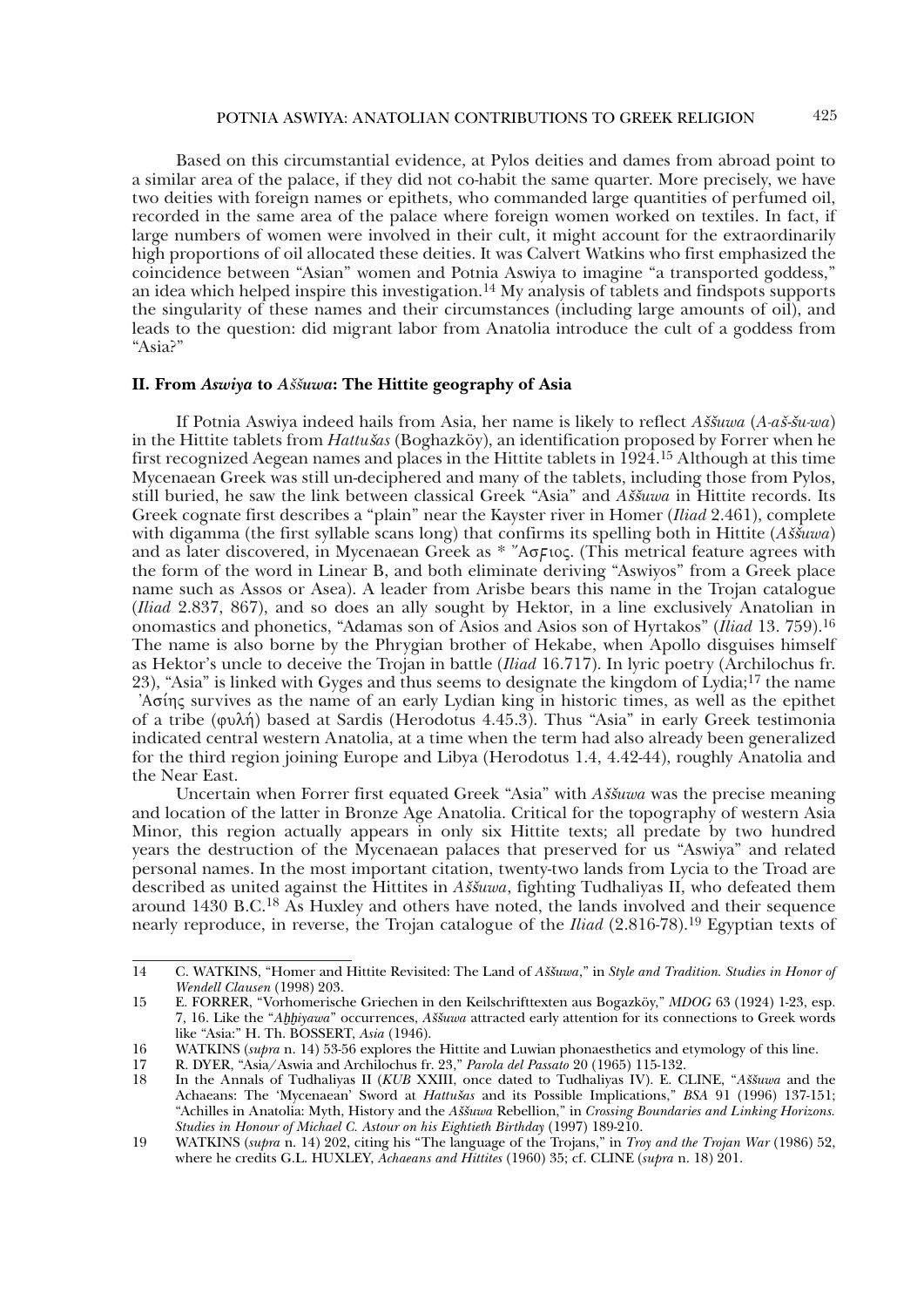Tuthmosis III (1479-1425) also mention *Isy* next to *Keftiu*, possibly a transcription of "Asia" which should be included among documents relevant to western Asia Minor in this period.<sup>20</sup> It is from *Aššuwa* that a thrusting sword of Mycenaean type, a chance find at Boghazköy in 1991, was captured and dedicated by Tudhaliyas to the Storm-god, a trophy from his defeat of the "land of *Aššuwa*."<sup>21</sup> This Aegean prize joins the Hittite bowl from *Hattušas* incised with a sketch of a warrior in a plumed helmet and bronze(?) cuirass decorated with spirals, dated by context around 1400 BC.22 His outfit would suit a mercenary from southwest Asia Minor, or a man of *Ahhiyawa*, both plausible veterans—as captive, ally or opponent—in the *A*s<sup>k</sup>uwa adventure against Tudhaliyas. A related document (*KUB* XXVI 91: a letter from Tudhaliyas' co-regent, Arnuwanda, to an unknown king) mentions both the king of *A*ssiawa and the *Ahhiyawa*, with their king. If Cline is correct to imagine early Mycenaean warriors assisting *A*ssuwa against the Hittite king, the incised image could represent a hero from the earliest Greek adventures in Asia.

Thus since the fifteenth century, a place called "Asia" and a people called "Achaeans" were in conflict with the Hittites in western Asia Minor. If some memory of the events and the place traveled back to Greece, it could only have done so in the fifteenth century. For only then did these lands assume a collective identity and name as *Aššuwa* in Hittite terms, apparently retained in Greek epic memory, perhaps even poetic formula; the term then disappears except in later texts recalling this episode (e.g. in *KUB* XXVI 91). This would make the name *Aswiyos*  in Mycenaean texts appropriate not only for refugees from western Anatolia, but for those who fought in campaigns in  $\tilde{A} \tilde{s} \tilde{s} u w a$  as much as two hundred years earlier.

These recent discoveries, with the redating of many of the Hittite texts over a decade ago to the fifteenth century, reinforces the timing of the circulation of "Assuma," which ceased to exist as a term well before its earliest preserved Linear B relatives. (However, *A-SU-JA* in Linear A, Hagia Triada 11, dated to the Late Minoan Ib period, offers a possible earlier correspondence in Aegean documents). They make \**Aswios* the kind of epic word that is "older" than its first appearance in Mycenaean Greek, but possibly a term that became part of the poetic vocabulary in the fifteenth century B.C., the earliest heroic age of Greece.23

Recent advancements in geography and history—two new discoveries, the Luwian inscription from Yalburt, and the bronze treaty from *Hattušas*-thicken the plot of western Anatolian skirmishes, alliances and treaties inherited in Greek memory and epic poetry. In particular, the kingdom of *Arzawa*, once imagined as far north as the Troad and as far south as Lycia, has narrowed around the area known in historic times as Lydia and Ionia, with its capital at *Apasa*, now accepted as Ephesus. Other locales are now more firmly identified (*Lukkà* with Lycia, *Karki*<sup>e</sup>*a* with Caria), and, most importantly, *Wilu*s*a* (*Ilion*?) now belongs clearly north of *Arzawa*. 24 In addition, the texts have been brought into crucial convergence with monuments

<sup>20</sup> BOSSERT (*supra* n. 15) 3-23, 40, 177; CLINE (*supra* n. 18, 1997) 193-196 on the four Egyptian texts which mention *Isy*, including the Poetic Stele (Victory Hymn) of Thutmose III (Cairo Museum 34010) which pairs it with *Keftiu* (Crete?) to describe "the West." The transliteration of the word as *A-si-ja* by Helck was confirmed by HAIDER (in 1988, and at the Potnia conference in Göteborg).

<sup>21</sup> A. ERTEKIN and I. EDIZ, "The Unique Sword from Boghazköy-Hattuša," in Aspects of Art and Iconography: *Studies in Honor of Nimet Özgüç* (1993) 719-725. WATKINS (*supra* n. 14) 203; CLINE (*supra* n. 18, 1996). The sword follows an Aegean type, but is not necessarily from an Aegean workshop: see discussion in *POLITEIA* 285; S. MORRIS in *The Aegean and the Near East* (1998) 285-286.

<sup>22</sup> K. BITTEL, "Tonschale mit Ritzzeichnung von Boghazköy," *RA* (1976) 9-14; cf. NIEMEIER (*infra* n. 42 [1998] 42, fig. 13a and in *POLEMOS*, Pl. XVB).

<sup>23</sup> As I have argued in "A Tale of Two Cities: The Miniature Frescoes from Thera and the Origins of Greek Poetry," *AJA* 93 (1989) 511-535; cf. CLINE (*supra* n. 18, 1997) 196-203. Pierre CARLIER and others have noted that "Asian" names in Linear B could have been inherited from earlier generations: "La femme dans la société mycénienne d'après les archives en linéaire B," in *La femme dans les sociétés antiques. Actes des colloques de Strasbourg, mai 1980 et mars 1981* (1983) 16-17.

<sup>24</sup> F. STARKE, "Troia im Kontext des historisch-politischen und sprachlichen Umfeldes Kleinasiens im 2. Jahrtausend," *Studia Troiaca* 7 (1997) 447-487; J.D. HAWKINS, "Tarkasnawa King of Mira: Tarkondemos,' Boğazköy sealings and Karabel," *AnatStud* 48 (1998) 1-31, for recent re-assessments of Hittite geography and the *Arzawa* lands.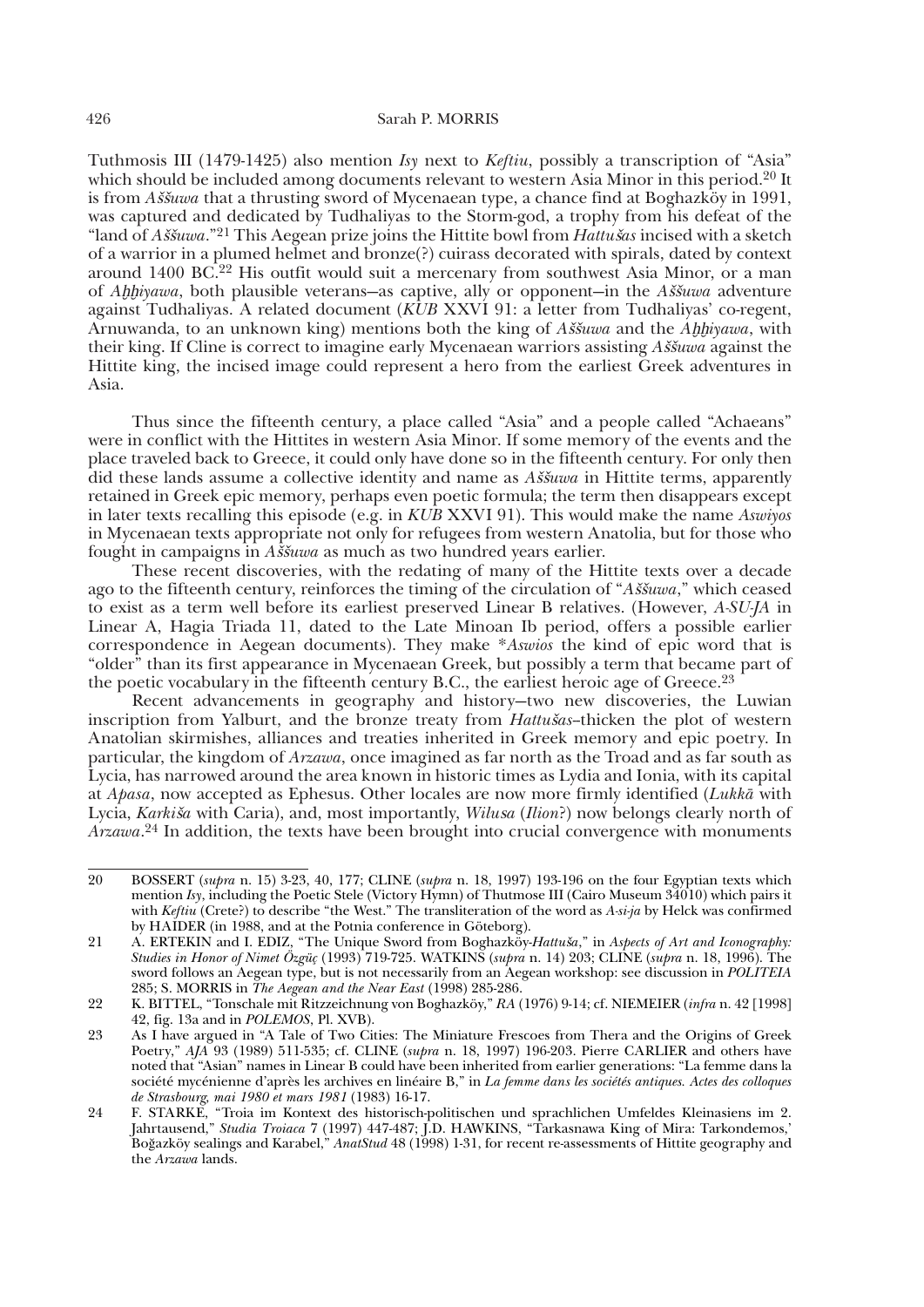and sites in western Asia Minor by Hawkins, to be explored below (n. 24). He identifies in the royal figure and titles on the Karabel relief, east of Izmir, Tarkašnawa, king of Mira, chief opponent of Mursilis in his campaigns against *Arzawa*, and addressee of the Millawanda letter. These refinements in geography will play a role in Part III below.

It is here suggested that the women recorded in the Pylos tablets with Anatolian place names were captured or ransomed from those cities, or fled from them, in later versions of events like these.25 When Piyaramadu escaped from Hattušili III in the late thirteenth century and sailed from Millawata to *Ahhiyawa*, with prisoners from Hittite vassal cities, did they include women from Miletus, Knidos, or Halicarnassus, and were they sold to Mycenaean palaces in mainland Greece? The Tawagalawas letter that details this (addressed to the King of *Ahhiyawa*), indicates that some 7000 Hittite subjects were transplanted to the land of *Ahhiyawa* from the *Lukkà* lands.26 Could such human traffic have begun with the campaign of Mursilis II and his raid on Millawanda a hundred years earlier, which destroyed the city and must have driven many into exile, or enslaved many women as captives to be sold to *Ahhiyawa*? Was the *Asšuwa* campaign the first installment in such a story of raids and flight?

Moreover, did such conflicts and their impact on human traffic actively feed labor to the developing palaces of the mainland, in that critical period of the fourteenth century? Bryce suggests that recruitment of such labor could have been a motivating factor in such raids, as often in ancient warfare.<sup>27</sup> If so, the lists of female names in the Pylos tablets, accidentally preserved in the final conflagration of that palace, might be merely the latest in a long history of captive or refugee Asian women at work for *Ahhiyawa*. Young men listed in the Ad tablets as the sons of female (Asian) workers, including of weavers (Ad 684), imply female captives bore sons in captivity or brought them as infants, like the ones listed with mothers in Aa, Ab tablets: thus more than one generation from Asia.

If Pylos seems too remote from Anatolia for such traffic, only chance leaves us such a large store of tablets from this palace, and so few from sites only partially explored in the Argolid, Athens or Thebes. In fact, names derived from Miletus (*mi-ra-ti-jo*) have now turned up at Thebes in the newest tablets.28 At Knossos, whose textile industry emphasized wool and sheep-herding rather than special fabrics (linen) or finishing with dyes, perfume and embroidery, Asian collective names are rare. Instead, labor in Crete was supplied by many villages of the hinterland, already specialized in tasks for a palace for a long time in those locales.29 Here, the Mycenaean palace administration at Knossos may have followed closely its Minoan predecessor, supported by a population of already subject villages (helots, as it were). The palace at Pylos evolved instead under less previously centralized conditions and developed its territorial control more gradually; perhaps it had to import foreign labor, in its aggressive transformation into a state economy on the Cretan model. $30$ 

Likewise, Aegean coastal cities which suffered repeated raids by Hittites, their vassals or renegades like Piyaramadu, preserved too little of their Bronze Age remains, buried under alluvial fill and later classical cities, for a credible past. Instead, conspicuous citadels like Pergamon or the mound of Troy dominated the imagination of early Greek (and modern) travelers, settlers and poets, with their visible heights and walls. No wonder such visitors fixed on these locales for early epic campaigns by Greeks in a foreign land. Meanwhile, we lack

<sup>25</sup> A. ÜNAL, "Two Peoples on both Sides of the Aegean Sea: Did the Achaeans and the Hittites know each other?" in *Essays on Ancient Anatolian and Syrian Studies in the Second and First Millennium B.C.* (1991) 16-44 argues that these women could be Greek-speaking captives of Anatolian campaigns, ransomed back by mainlanders, rather than native women captured into Mycenaean slavery; however, this spells the same servile status in mainland palaces. Cf. PARKER (*supra* n. 7).

<sup>26</sup> Tawagalawas letter: *KUB* XIV 3 (STARKE [*supra* n. 24] 453-454; BRYCE [*infra* n. 27, 1998] 321-324).

<sup>27</sup> T. BRYCE, *The Kingdom of the Hittites* (1998) 62; "Anatolian Scribes in Mycenaean Greece," *Historia* 48:3 (1999) 259.

<sup>28</sup> NIEMEIER, *POLEMOS* 144, n. 30, citing Aravantinos and GODART (confirmed by Godart, this volume: there are now several citations of this name at Thebes).

<sup>29</sup> BURKE (*supra* n. 8) 154-155; CHADWICK (*supra* n. 7). NOSCH (*supra* n. 7) likewise suggests that the palace at Pylos had to recruit new labor, while the new administration at Knossos had access to conquered labor in Crete; PARKER (*supra* n. 7) 497-499.

<sup>30</sup> On mainland palatial economies, see the essays in *Mycenaean Palaces*.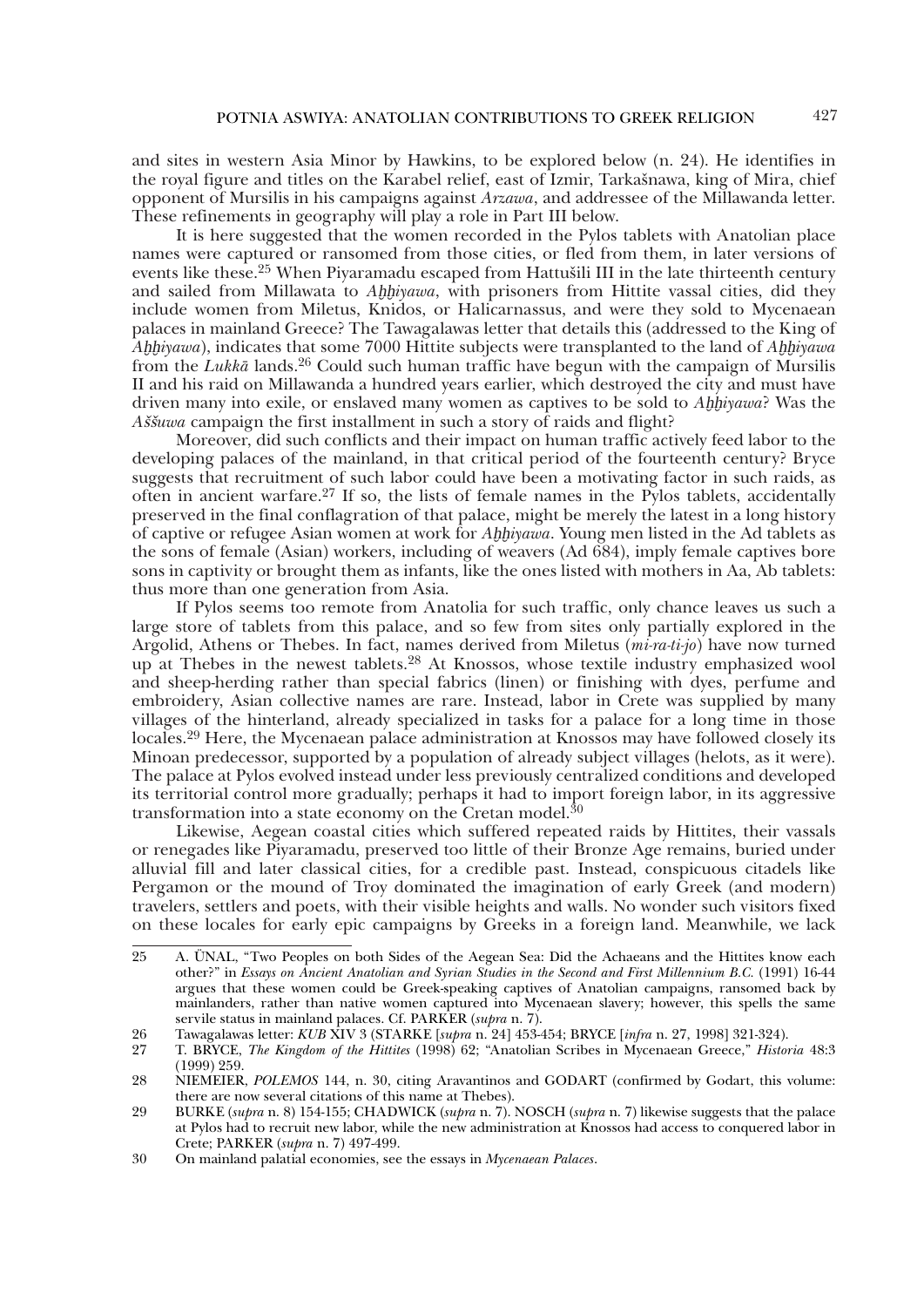similar stirring tales for Miletus and Ephesus, where the real action must have taken place in the Late Bronze Age. Until recently, no one suspected prehistoric "*Apasa*" beneath Greek and Roman Ephesus, or that Miletus had a Minoan and *Ahhiyawa* past, before patient pumping revealed them. This leaves a Luwian "Wilusiad" as our only clue to the epic adventures which later crystallized around Troy, distracting philologists back to Troy and its new excavations, while archaeologists are paying attention to the central and southern coasts.<sup>31</sup>

## **III. Potnia Aswiya: Her relatives in Asia Minor?**

Assuming for the moment that this Potnia at Pylos comes from *Aššuwa* in western Asia Minor, what might she have looked like, and how was she worshipped? Answering such a question is difficult enough in the Aegean world, where one possible convergence of image (fresco) and text offers us  $\textit{sito}(u)$  *potnia* (Oi 701) at Mycenae.<sup>32</sup> But elsewhere, reconciling images in art and deities in Linear B is fool-hardy at best.

My first step is to refrain from equating Linear B deities with the names of later Greek gods, except where their names are evident in the tablets (and even then, their functions may have changed dramatically). One method that has misled prehistorians is the study of Greek religion by names of gods and goddesses, based on assemblies of textual data (the existence of classical creatures called "Artemis Hekate" and so forth should discourage it!). I think it is a mistake to "pin the name on the deity" (as those do who simply call Potnia Aswiya, Artemis<sup>33</sup>), rather than tracing regional and functional contours or religious domains, epithets and attributes. This is what Christiane Sourvinou Inwood recommended years ago, in urging us to abandon our Panhellenic approach in favor of "a [regional] model for personality definition in Greek religion."34

Within these parameters, what contemporary parallels survive from Asia Minor? The evidence for religion from second-millennium Anatolia is richest in Hittite texts, supported by relief sculpture and figurines. Those texts preserve a complex heritage of Hurrian gods and myths, Mesopotamian deities and titles, and native Anatolian traditions. Hittite oaths regularly invoke a pantheon of a "thousand gods," a number plausible from the proliferation of deities fixed by locale and function.35

Significantly for Aegean purposes, Hittite royalty and priesthood also had occasion to consult foreign gods (e.g. *KUB* XV.34). In a famous crisis when Mursilis II (c. 1350-1320 B.C.) lost the power of speech (after a stroke, or an attack of a nervous disorder such as epilepsy, it is speculated), priests recommended fetching "the gods of *Lazpa* [Lesbos] and *Ahhiyawa*" (*KUB* V.6.57-64).36 This startling appeal to alien gods certainly confounds the claim by Herodotus that Midas of Phrygia was the first foreign king to worship Greek gods (or at least send gifts to Delphi: 1.14). Clearly spiritual traffic across the Aegean began in the Bronze Age, and traveled in both directions, perhaps sustained by human traffic. Hundreds of craftsmen from *Lazpa*  working for the Hittite king and for Manaba-Tarhunta of *Seha* were captured by Piyamaradu and wound up at Millawata in the service of Atpa, ruler and vassal of the king of *Ahhiyawa* (*KUB* XIX 5, *KBo* XIX.79).

<sup>31</sup> STARKE (*supra* n. 24, 455-456) points out that *Wilu*s*a* is far from *Hattu*<sup>e</sup>*as* and marginal to *Arzawa* and Hittite control of the west, hence less frequent in Hittite historical texts than the troublesome west, north (the *Ka*<sup>e</sup>*ka*), and southeast of Anatolia. WATKINS (*supra* n. 19, 1986) 58-62 on a Luwian "Wilusiad."

<sup>32</sup> D. DANIELIDOU, "Sitopotinía tôn Mukhnôn kaì Mukhnaïk} Pótnia," in *Philia Epe eis G. Mylonan dia ta 60 tou ete archaiologikou ergou* (1986) 323-342; N. MARINATOS, "The Fresco from Room 31 at Mycenae: Problems of Method and Interpretation," in *Problems in Greek Prehistory* 245-251.

<sup>33</sup> As does e.g. J. VAN LEUVEN (*supra* n. 3).

<sup>34</sup> C. SOURVINOU-INWOOD, "Persephone and Aphrodite at Locri: A model for personality definitions in Greek Religion," *JHS* 98 (1978) 101-121.

<sup>35</sup> On Hittite religion, see J. MACQUEEN, *The Hittites and their Contemporaries in Asia Minor* (1986) chapter 7; *infra* n. 41; V. HAAS, *Geschichte der Hethitischen Religion* (1994); *infra* n. 41.

<sup>36</sup> G. PUGLIESE CARATELLI, "Aqqijavà, Lazpa et leurs divinités dans *KUB* V.6," *Jahrbuch für kleinasiatische Forschung* I (1950) 156-163. Cf. R. ARNOTT, "Healing and medicine in the Aegean Bronze Age," *Journal of the Royal Society of Medicine* 89 (1996) 267. See also the "Keftiu" spell and gods invoked against "Asiatic" illness in Egypt, in Papyrus London (paper by Peter HAIDER, this volume), for Aegean religion in export.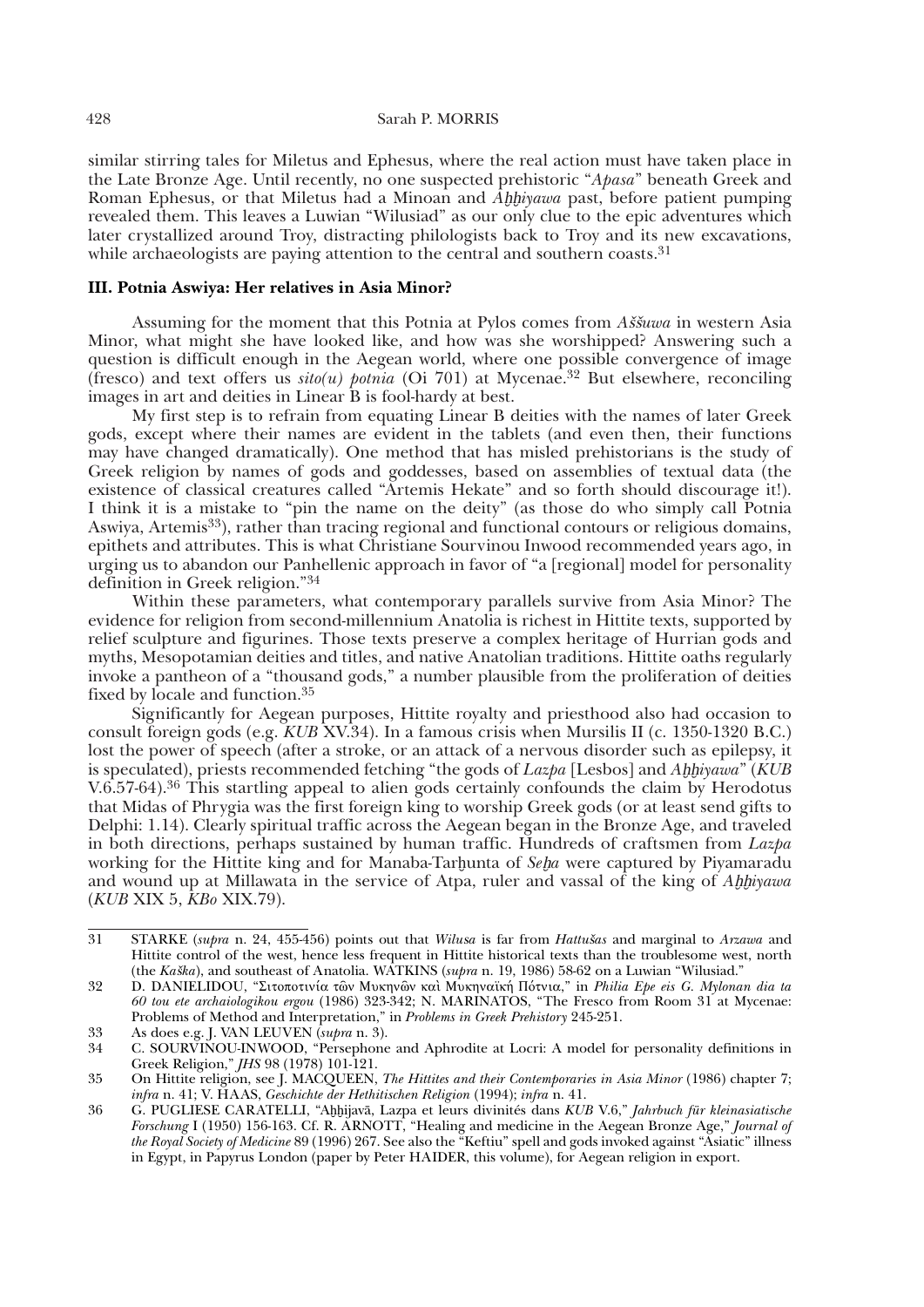Thus Potnia Aswiya may be partner to Aegean deity(s) who travelled east, some as far as the royal court at distant *Hattu*<sup>e</sup>*as*, and gods may have experienced early syncretisms along the Aegean coast in prehistory. "Transported deities" were an ancient reality: Aeneas fled Troy with his Lares and Penates, the Phocaeans emigrated to found Massalia with a replica  $(\dot{\alpha} \varphi(\delta \rho \nu) \mu \alpha)$  of the Artemis of Ephesus (Strabo 4.1.4), whom Xenophon personally imported to the Peloponnese (*Anabasis* 5.3.12). Diplomatic relations between *Hattušas* and Mycenae may lie behind some of these shared religious cults. Such relations have been posited from the Hittite silver stag buried in Shaft Grave V at Mycenae, an Anatolian *BIBRU* reworked for Aegean use, and related objects.37 Thus Potnia belongs to a network of cultural as well as historical interfaces between Anatolia and the Aegean, with Luwian-speaking western Asia as the primary zone of contact, more faintly reflected at Hittite and Mycenaean centers.<sup>38</sup>

But must these religious relations remain primarily epigraphic? Are there visual or verbal clues to what divinity "Asians" brought to Greece? Who would have been the most likely or famous "Mistress of Asia?"

Haunting any study of female divinities from Anatolia is the imaginary of a primordial Mother Goddess. Encouraged by figures from prehistoric sites such as Çatal Hüyük and later titles such as Meter, modern assumptions have created a single line of descent linking these figures across the centuries. Lynn Roller has recently disentangled these traditions, separating Hittite Kubaba from Phrygian Kubileya, whose real name, Meter Kubileya, or "Mountain Mother," eventually produced both Kybele and Meter in Greece and Rome.<sup>39</sup> In the Bronze Age, "Kybele" did not exist, but Palmer has emphasized that *ma-te-re te-i-ja* finds a striking parallel in Luwian and Hittite.40 Thus figures other than *Potnia Aswiya* could be "Asian," if we can accept the possibility that such figures, in the Bronze Age as in the Iron Age, traveled from Anatolia to Greece.

But few Hittite goddesses are distinctive in image, outside of the rock-cut pantheon at Yazilikaya, where Hurrian goddesses like *Hepat* appear next to those of Anatolian or Hatti origin, but few can be identified without their (Luwian) labels. Some only took human form late; many were worshipped in the form of attributes, animals or small portable images.<sup>41</sup> Scanning this vast corpus does not offer an image that traveled to Greece. While Kubaba survives with Neo-Hittite kings and titles in Karkhemish, what happens in other regions? What about western Anatolia, where prehistoric levels are emerging slowly, and where critical military and social interaction took place over at least three centuries  $(1500-1200 \text{ B.C.})^{242}$ 

<sup>37</sup> R. KOEHL, "The Silver Stag *BIBRU* from Mycenae," in *The Ages of Homer* (*supra* n. 5) 61-66. In discussion at Göteborg, Koehl also pointed out that other Hittite animal figurines found in the Aegean (e.g. the steatite sphinxes from Tylissos and Hagia Triada: E. CLINE, "Hittite Objects in the Aegean," *AnatStud* 41 (1991) 133, 137) could have carried figures of deities set in the hollows on their backs (cf. *infra*).

<sup>38</sup> STARKE (*supra* n. 24) has recently stressed the importance of the contact zone between "Achaeans" and Anatolians as one speaking Luwian (rather than Hittite, the language of diplomacy: BRYCE, *supra* n. 27, [1999] 257-264).

<sup>39</sup> ROLLER (*supra* n. 3) and "The Phrygian Character of Kybele: The Formation of an Iconography and Cult Ethos in the Iron Age," in A. CILINGIROGLU and D.H. FRENCH (eds), *Anatolian Iron Ages 3. Proceedings of the Third Anatolian Iron Ages Colloquium* (1994) 189-98. However, the testimony of Herodotus (5.102) still suggests a western Anatolian Κυβήβη descended from Hittite Kubaba.

<sup>40</sup> L. PALMER (*supra* n. 3) 257, 484 on Luwian and Hittite correlates of *ma-te-re te-i-ja*: <sup>e</sup>*iwanzanni*<sup>e</sup> in Hittite (*SALAMA.DINGIR LIM*) = "Mother of God," or in Lycian (TL 134.4) *eni mahanahi*; cf. BOSSERT (*supra* n. 15) 82. Palmer also argues for an Anatolian derivation of *me-na* (KN E 842) from the Anatolian moon god, Men: "Mycenaean Religion: Methodological Choices," in *Res Myceneae* (1983) 339.

<sup>41</sup> B.J. COLLINS, "A Statue for the Deity: Cult Images in Hittite Anatolia," *AJA* 101 (1997) 383. C.G. VON BRANDENSTEIN, *Hethitische Götter nach Bildbeschreibungen in Keilschrifttexten* (1943); H. GÜTERBOCK, "Hethitische Götterbilder und Kultobjekte," in *Beiträge zur Altertumskunde Kleinasiens: Festschrift für Kurt Bittel* (1983) 203-217; HAAS (*supra* n. 35) 489-528.

<sup>42</sup> W.-D. NIEMEIER, "The Mycenaeans in Western Anatolia and the Problems of the Origins of the Sea Peoples," in *Mediterranean Peoples in Transition. Thirteenth to Early Tenth Centuries BCE. In Honor of Professor Trude Dothan* (1998) 17-65; "Mycenaeans and Hittites in War in Western Asia Minor," in *POLEMOS* I 141-155; "The Minoans of Miletus," *MELETEMATA* II 543-554; P. MOUNTJOY, "The East Aegean-West Anatolian Interface in the Late Bronze Age: Mycenaeans and the Kingdom of *Abbiyawa*," *AnatStud* 48 (1998) 33-67.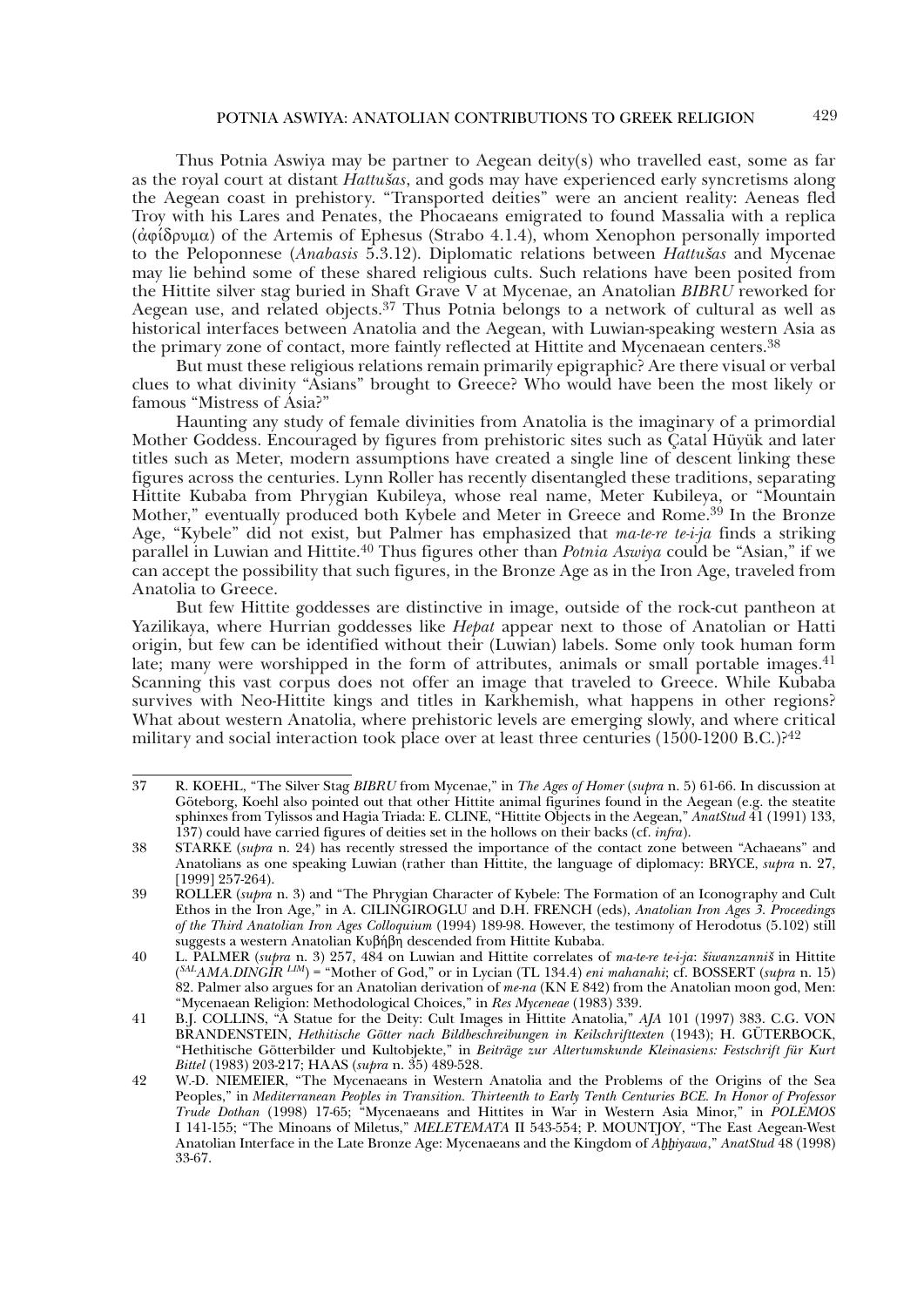#### 430 Sarah P. MORRIS

The Cayster river defines "Asia" in Homer (*Iliad* 2.461), and reaches the sea at Ephesus. *Apasa* in Hittite parlance, it was the capital of *Arzawa*, which dominated western politics in the Late Bronze Age. Its prehistory survives in Mycenaean vessels from tombs and a fortified settlement on the Ayasoluk hill; new finds from the Artemision promise one day another Millawanda.43 There are no "Ephesian" women at Pylos, although at least one man (*a-pa-si-jo*: Sa 767) may hail from *Apasas.*<sup>44</sup> The great goddess of western Asia was not from Miletus, later home to Apollo (at Didyma) or Poseidon (at Mykale). Nor was she Athena, widely worshipped as Polias in later Greek colonies of Asia Minor (Miletus, Smyrna, Erythrae, Pergamom, Assos and Ilion and even on the next hill at Ephesus), without direct connections to indigeneous prehistoric goddesses.

Instead, a likely target would be the great goddess of Ephesus, or Ephesia (Pl. CVIIa). She took the name of Artemis late, and deserves scrutiny as an Anatolian deity, without her Greek name, in order to start with the eastern evidence and move forward to the Aegean.45 I believe that her classical statue derives from prehistoric, Anatolian images, and that we may find in her predecessor(s) a hypothetical partner to *Potnia Aswiya*.

Replicated in over 100 ancient copies, her appearance has been analyzed in detail and traced to parallels in Anatolian and Greek contexts.46 Her polos recalls the crowns worn by Kubaba and *Hepat*, and acquires the circuit of walls worn by protective city-deities like Tyche; her garment can be matched in small finds from the archaic Artemision and in the gold plaques decorating ivory images found at Delphi. But the most sensational aspect of her outfit is her chest with its mysterious bulbs. Ancient and modern explanations of them as multiple breasts began with Christian sources critical of pagan idolatry (Jerome, Minucius Felix), and remain the most popular, especially among modern devotees of ancient fertility cult. Other theories more sensational can be dismissed, including Seiterle's notion that bull's scrota from sacrificed –or castrated?--victims, once hung on the actual statue, an idea defended only in one popular article.47

The truth about this famous chest is far more mundane: like Ephesia's crown and garments, it belongs to the traditional decoration or cult equipment of divine images in the Near East, especially Anatolia.48 The fact that male as well as female deities wear these bulbs representations of Zeus of Labraunda, the "double-axe" god of Caria, wear the same outfit (Pl. CVIIb)—not only excludes them as "breasts" or signs of female nurturing, but points to a common Anatolian ancestry and distribution. Recent finds at Ephesus support this, in over 500 bulb-shaped amber beads which could well represent an early "necklace" of multiple strands worn by the image.49 Near Eastern scholars have pointed to antecedents for these bulbs in a

<sup>43</sup> A. BAMMER, "Apasa und Mursili – Ephesos in der Bronzezeit," in *Ephesus: Stadt an Fluss und Mer* (1988) 127-141; "Geschichte neu-geschrieben: Mykene im Artemision von Ephesos," *JÖAI* 63 (1994) 30-39; "Zur Bronzezeit im Artemision," in *100 Jahre Österreichische Forschungen in Ephesos. Akten des Symposions Wien 1995* (1999) 399-404. Ayasoluk hill: M. BÜYÜKKOLANCI, "Prähistorische Untersuchungen in der Umgebung von Ephesos (1990-1997)," *Forum Archaeologiae* 7/VI/99; "Excavation on Ayasuluk Hill in Selçuk, Turkey. A contribution to early Ephesian history," *Forum Archaeologiae* 10/III/98.

<sup>44</sup> HILLER (*supra* n. 7) 389, 404.

<sup>45</sup> The name of Artemis in Linear B at Pylos (PY Es 650: *a-te-mi-to*) follows the East Greek declension of her name (with  $\tau$ - not  $\delta$ ), and has Lydian relatives. Note that Phrygian Meter was also worshipped at Ephesus, at the Panayirdag sanctuary with its rock-cut niches and inscriptions: ROLLER (*supra* n. 3) 200.

<sup>46</sup> R. FLEISCHER, *Artemis von Ephesus und verwandte Kultstatuen aus Anatolien und Syrien* (1973); *LIMC* II (1984), s.v. "Artemis Ephesia," 755-763.

<sup>47</sup> G. SEITERLE, "Artemis - die grosse Göttin von Ephesus," *Antike Welt* 10 (1979) 31-16, rejected since R. FLEISCHER, "Neues zu kleinasiatischen Kultstatuen," *AA* 98 (1983) 81-93. I will summarize arguments against this theory in a forthcoming study of the cult image (*infra* n. 52).

<sup>48</sup> W. HELCK, "Zur Gestalt der Ephesischen Artemis," *AA* 99 (1984) 281-282, citing Th. BOSSERT, *Altanatolien*  (1942) 28. M. MEURER, "Die Mammae der Artemis Ephesia," *RM* 14 (1929) 200-219 long ago eliminated the identification as "breasts," and also suggested the resemblance to an *aegis* (p. 203).

<sup>49</sup> A. BAMMER, "Neue Grabungen an der Zentralbasis des Artemision von Ephesos," *JÖAI* 58 (1988) Beibl., 22-24; "A Peripteros of the Geometric Period in the Artemision of Ephesus," *AnatStud* 40 (1990) 151-157; A. BAMMER and U. MUSS, *Das Artemision von Ephesos* (1996) 73-78, on amber beads and cult image. Similar examples found earlier by Hogarth were identified as vessel-shaped pendants.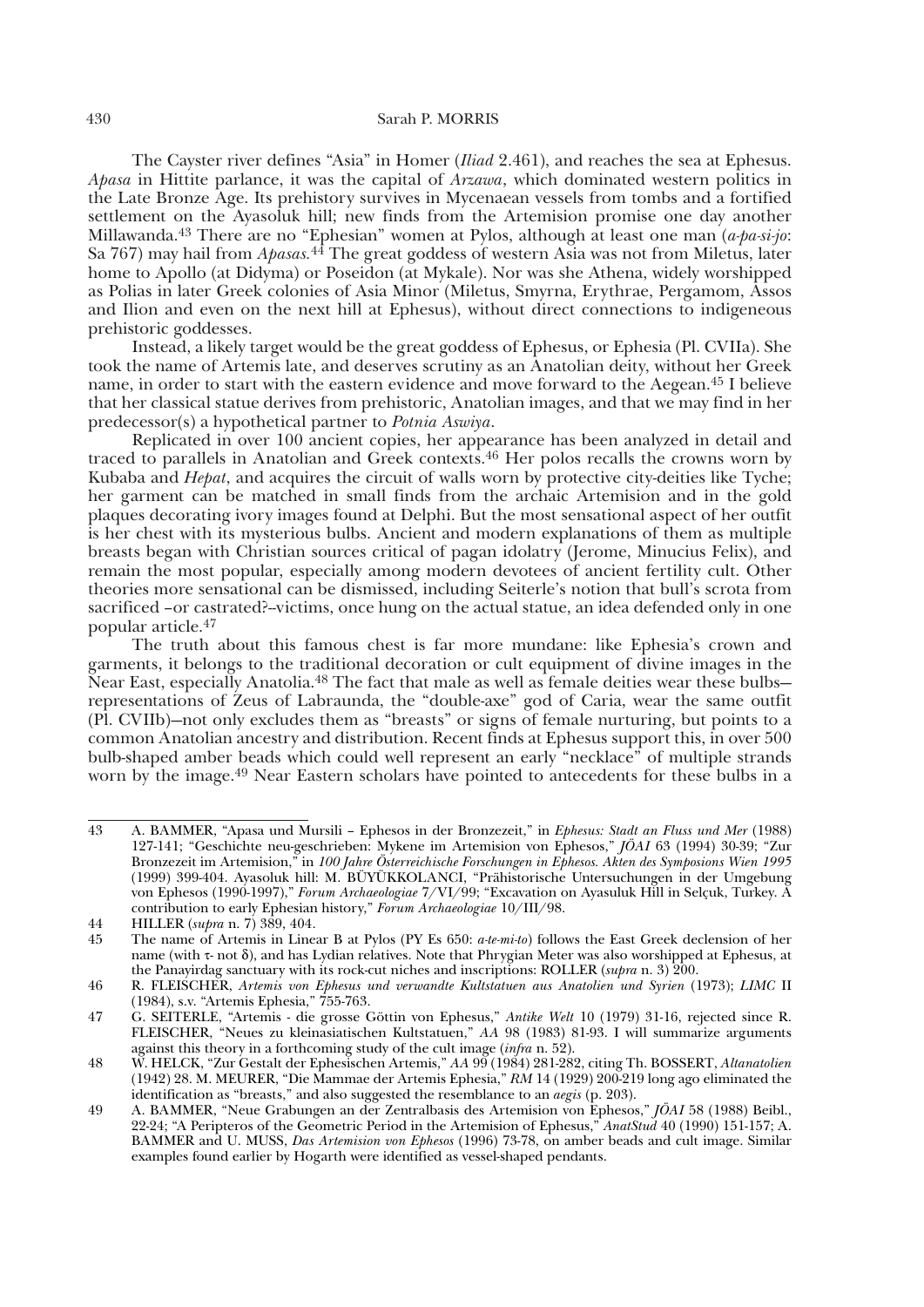primitive pectoral first seen on Neolithic figurines as rows of incised circles or slashes across the chest, and pointed to the kind of martial breast-plate worn by Near Eastern goddesses.<sup>50</sup>

But the most significant contribution to this image, I have discovered, was a piece of cult equipment described in Hittite texts, and related to the Ephesia's peculiar chest ornaments. A number of Hittite myths and rituals describe a kind of bag called the *kurša*. It sometimes carries the determinative for "leather"  $(KU\delta)$ ; instructions for its manufacture specify the hides of six sheep or goats (*KUB* XXX.32, I 9-10). In the Hurrian myth of Telipinu, it is hung on the  $eya(n)$  tree when fertility (and the absent god) is recovered with its contents (sheep's fat, grain, wine, long life and progeny, etc: *KUB* XVII.10, iv 27-35). In etymology and in meaning its relatives include the Greek word βυρσα, both a leather bag and a source of wealth, and the modern purse, French "bourse," or Italian "borsa." Often personified as a tutelary deity (with divine determinative: <sup>D</sup>LAMA <sup>*KUS*</sup>*kurša*) in Hittite texts, the skin itself is assimilated to the image of a god.51 I suggest a similar attribute once decorated the deity of *Apasa*, and survived on the figure of the goddess Ephesia, who preserves this protective function for her city in Greek history (Herodotus 1.26, Aelian VH 3.26). The closest linguistic companion to *kurša* is the Greek *aegis*, likewise a leather ("goat") skin or cloak wielded by the gods in Homer as a magic, protective cape or cloak, but eventually worn by Athena herself.<sup>52</sup> Both Artemis at Ephesus and archaic Athena must have inherited different versions of the same divine attribute manifest in prehistoric Anatolia.

A representation of this object has been identified on the Hittite silver rhyton in the Metropolitan Museum, New York, in the shape of the forepart of a stag (Pl. CVIIc-CVIIIa,b). Indeed, this *BIBRU* is the kind of shape which often represents a deity in Hittite religion.<sup>53</sup> The ritual scene in relief on its rim shows, behind the chief deity seated on a throne, a tree, a stag's head and forelegs, a quiver and spears, and a bag suspended from a loop. This bag was identified as a representation of the  $K^{US}kur\dot{s}a$ , here serving as a bag for game from a hunt; elsewhere it is described in cult practise, as in *KUB* XXX.41, i.1-17 where it is suspended on a tree with a golden bow.54

The closest Greek relative of this object was, of course, the Golden Fleece, a sheepskin with enormous wealth and power sought by heroes like Jason, the counterpart of Telipinu (Pl. CVIIIc).<sup>55</sup> The form and fable of the *kurša* also recall the skin ( $\dot{\alpha} \sigma \kappa \acute{o} \varsigma$ ) of Marsyas, flayed by Apollo, which Herodotus saw hanging in the marketplace of the town of Kelainai in Phrygia (7.26), perhaps a variant Greek explanation for an old Hittite custom. But outside of myths like these, this curious object outlived the Hittites and stirred the Greek imagination in ritual. It was Laroche who first associated this word with the Greek *aegis*, recently revived in detail by Calvert Watkins (in press). The scaly or shaggy surface of the *kurša* resembles the device which decorates the breast of Artemis as a series of leather bags, and Athena, in the shape of a scaly *aegis.* The Attic cup by Douris (Pl. CVIIIc), bizarrely enough, represents the two lives of the *kurša*, as a magic animal-skin bag of fortune (hanging on a tree as the Golden Fleece), and as an *aegis* on the chest of Athena. How Athena got her *aegis* from prehistoric and Anatolia sources, I

<sup>50</sup> HELCK (*supra* n. 50); A. HILL, "Ancient Art and Artemis: Toward Explaining the Polymastic Nature of the Figurine," *JANES* 21 (1992) 91-94 proposes a military origin in scale armour, transmitted via a pectoral garment worn by Ishtar.

<sup>51</sup> G. MACMAHON, *The Hittite State-Cult of the Tutelary Deities* (1991) 143-188; HAAS (*supra* n. 35) 452-456, 511.

<sup>52</sup> E. LAROCHE, "Recherche sur les noms des dieux hittites," *Revue Hittite et Asianique* 77 (1946-47) 75, recently supported and expanded by Calvert WATKINS in a paper delivered at the American Oriental Society, 1998. In a future publication, I will trace the origins of Athena's *aegis* in the Hittite *kurša*.

<sup>53</sup> *Supra* n. 41.

<sup>54</sup> First identified by S. ALP (*Beiträge zur Erforschung des Hethitischen Tempels* (1983) 93-100); supported by H. G. GÜTERBÓCK, "Hittite *kurša* 'Hunting bag'," in *Essays in Ancient Civilization Presented to Helene J. Kantor* (1989) 113-124, with emphasis on hunting appropriate to Artemis; M. POPKO, "Anatolische Schutzgottheiten im Gestalt von Vliesen," *Acta Antiqua* 22 (1974) 309-311; "Zum hethitischen *KU<sup>E</sup>kur*<sup>e</sup>*a*," *Altorientalische Forschungen* 2 (1975) 65-70.

<sup>55</sup> V. HAAS, "Jason's Raub des goldenen Vliesses im Lichte hethitischer Quellen," *Ugarit-Forschungen* 7 (1975) 227-233.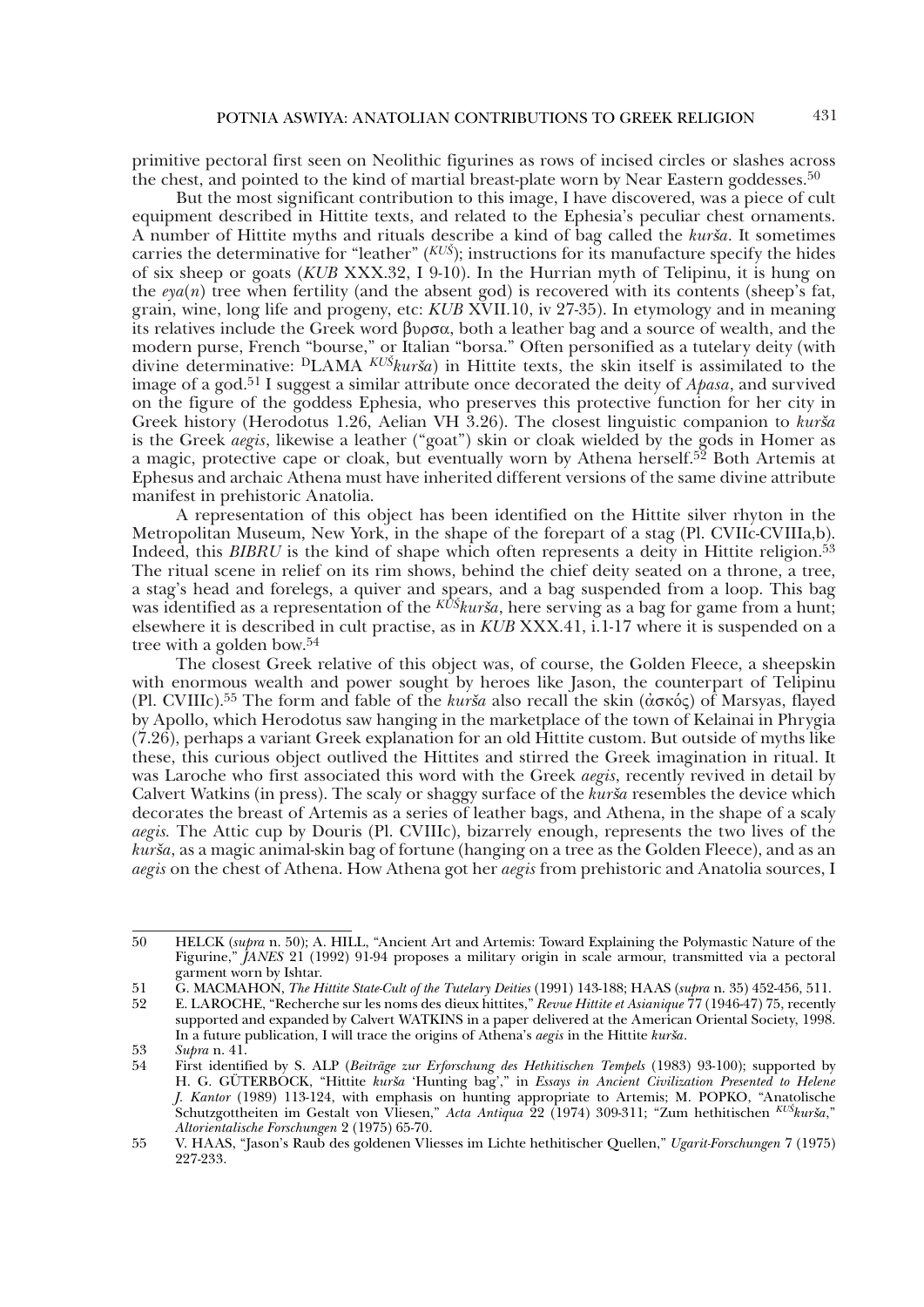must save for another investigation (*supra* n. 52). I will confine myself here to Artemis Ephesia, and argue that the Hittite *kurša* helps clarify her peculiar chest decoration, and suggests what a prehistoric goddess like Potnia Aswiya might have worn at home.

A variant of the *kurša* is made of "beads" of *kunanna-* (*kuwanna-*), related to Greek κυανος and evidently some kind of blue glass (paste) or copper-mineral stone such as lapis lazuli.<sup>56</sup> That recalls pectoral ornaments worn by Ishtar in the Near East and described as *erimmatu*, chains of egg-shaped beads, or *dudittu*, chest ornaments exclusive to women.57 The amber beads found at Ephesus could have formed a multiple chain of bulbous pendants around the neck of an anthropomorphic cult image, as suggested by the excavators (*supra*, n. 49). Hittite instructions for replacing (and installing) the *kurša* (*KUB* LV.43) are typical of the care and feeding of the gods in the Near East, but also evocative of the elaborate procedures and personnel for renewing the  $\kappa \acute{o}$  guos of Artemis at Ephesus at festivals.<sup>58</sup> The Anatolian popularity of this divine outfit explains its ubiquity on divine chests, as on Zeus of Labraunda (Pl. CVIIb).

To sum up, at least one Potnia at Pylos, Anatolian in name and context, has relatives in western Asia Minor, according to Hittite texts and later images. Perhaps Hittites like Muwatti, sister of Mursilis II, who married Masquiluwa of Mira (*KBo* V.13, i.3-10), imported central Anatolian ritual conventions like the <sup>KUŠ</sup>kurša to coastal cults. In support of this scenario, ritual objects like the bronze standard found recently at the Artemision must have traveled from the Anatolian heartland.59 A Mycenaean sherd from Miletus represents a Hittite peaked, horned cap and the head of a bird, perhaps part of a scene with a seated Hittite god or deity holding a hawk (as in Pl. CVIIc-CVIIIa,b).<sup>60</sup> Evidently some Anatolian images had reached the Aegean coast in the Late Bronze Age, and of course some survived there as rock-cut reliefs (e.g. at Karabel). The *kurša*-inspired chest decorates not only Artemis at Ephesus but Aphrodite at Aphrodisias and Zeus at Labraunda, as if this cultic convention spread throughout the region once called *Arzawa*. And in historical crises, as when Mursilis II drove out Unhaziti, king of *Apasa*, and pursued him (across the sea?), refugees may have transported native gods, as an Ephesian woman took Artemis in flight from the Persians with the Phocaeans, many centuries later (Strabo 4.1.4).

Legend emphasizes the antiquity of the cult at Ephesus by association with the Amazons (Callimachus *Hymn to Artemis* 237-245; Paus. 7.2.4, citing Pindar). Attributes of Ephesia with prehistoric echoes include the bee, so frequent in Hittite and Hurrian mythological texts, then on the first coins of Ephesus and the outfit of the goddess.<sup>61</sup> In one text (*KUB* XIII.59) iii, 5-13), the bee herself brings a  $KU\dot{S}kur\dot{S}a$  in the myth of Inara, a direct link in the second millennium between two elements decorating the later cult statue. Strong connections between the *KU*<sup>*skursa* and hunting, thanks to its function as a leather bag for game (Pl. CVIIc-CVIIIa,b,</sup> Güterbock, n. 54), are suggestive for the later persona of Artemis, who takes over as chief deity at Ephesus. And while amber finds are scarce in Bronze Age Anatolia, amber appears in Hittite texts (as *hust*-) in connection with cleansing rituals, then as the earliest archaeological evidence for the chest bulbs of Artemis, in a Geometric context.<sup>62</sup> At least one Hittite object, a bronze standard, has now turned up in the Austrian excavations, and others without secure context are associated with the site.63 Most striking of all, the mysterious "*Ephesia grammata*" inscribed

<sup>56</sup> GÜTERBOCK (*supra* n. 54) 116, n. 23.

<sup>57</sup> HILL (*supra* n. 50).

<sup>58</sup> FLEISCHER (*supra* n. 46, 1973) 125, 418.

<sup>59</sup> BAMMER (*supra* n. 43, 1999) 400-401.

<sup>60</sup> Discovered in 1960: see NIEMEIER (*supra* n. 42, 1998) 39, fig. 15.

<sup>61</sup> C. PICARD, "L' Ephesia, les amazones et les abeilles," *REA* 42 (1940) 270-284; E. CAVAIGNAC, "Hépat de Comana et les Amazones," *Jahrbuch für kleinasiatische Forschung* I (1950/51) 48-55; S. KARWIESE, *Die Münzprägung von Ephesos* (1995) 152-164, 168-184, 197-207, pls. 2-5, I-III; FLEISCHER (*supra* n. 46, 1973) 99-100.

<sup>62</sup> J. PUHVEL, "On terms for 'amber,'" in *Studia Celtica et Indogermanica. Festschrift für Wolfgang Meid zum 70. Geburtstag* (1999) 347-350; *supra* n. 49.

<sup>63</sup> BAMMER (*supra* n. 43) 400-401, pl. 72:1. Cf. G.M.A. HANFMANN, "A Hittite Priest at Ephesus," *AJA* 66 (1962) 1-4.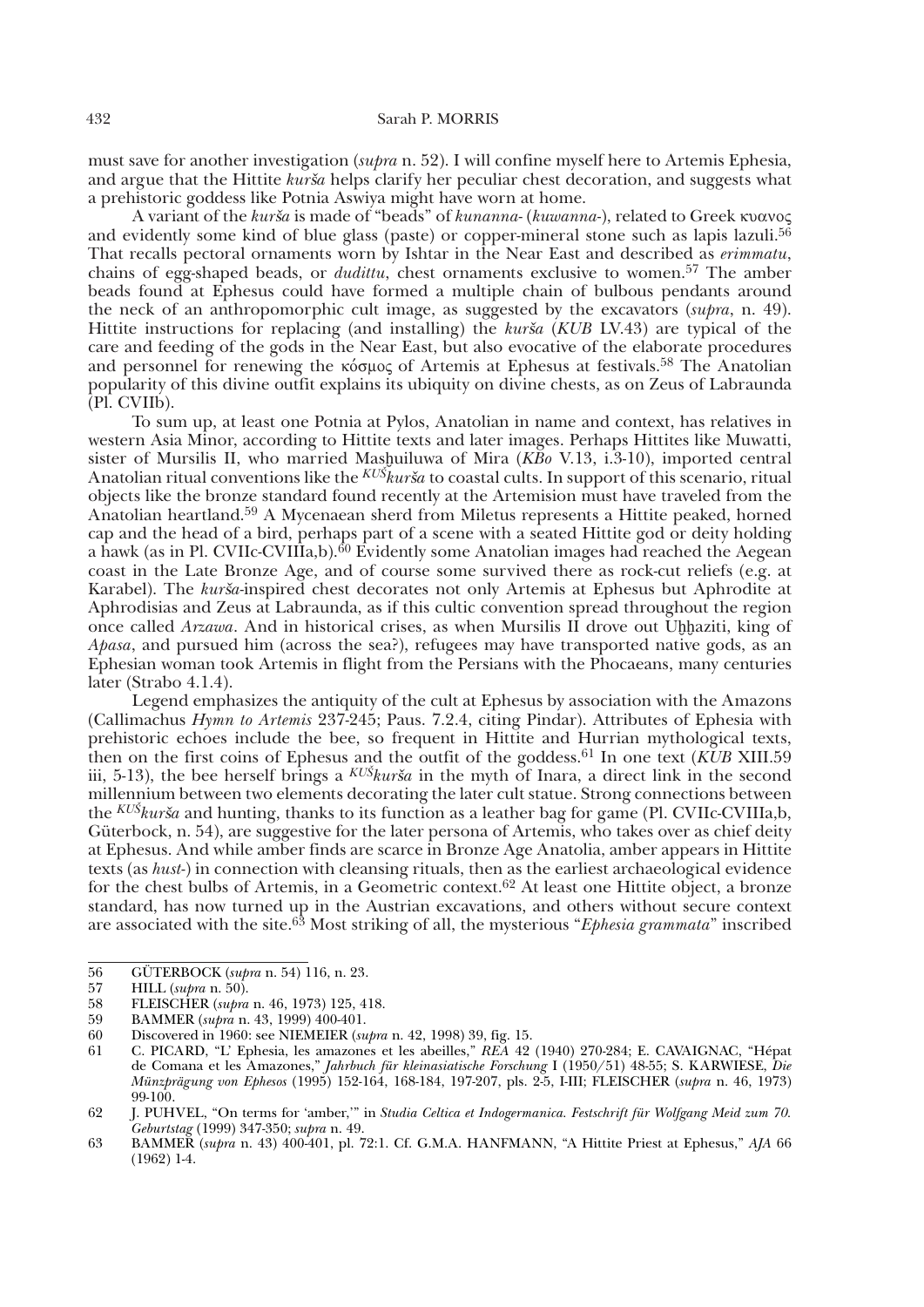on the image, *voces magicae* used in magic spells and incantations, could derive from Hittite phrases carried down over the centuries.<sup>64</sup>

As Catherine Trümpy points out in her paper at this conference, the title Potnia survives best in Greek cult as "Despoina," a figure worshipped in Arkadia (Paus. 8.37), refuge of Mycenaeans. The decoration of the robe of Despoina at Lykosoura, with its appliqué figures, has been compared to that of Artemis Ephesia (n. 48: Meurer, 218). It would be significant if the same name, "Despoina," were correctly restored for the early deity at Ephesus in an archaic inscription from the Artemision, our earliest testimony for her Greek title.65 Moreover, Ephesian Artemis herself had statues at Megalopolis (Paus. 8.30.6) and Alea (8.23.1) in Arkadia. In testimonia like these, can we trace survivors of one Mycenaean Potnia? Scholars have pointed out the duplication of place-names from the Mycenaean kingdom of Pylos in historical Arkadia, as evidence for the migration of survivors of the Late Bronze Age collapse into isolated and mountainous central Peloponnese, carrying the names of their homes.66 Did Bronze Age ritual traditions travel with them, to survive in Arkadia?

As archaeology concentrates on recovering the prehistory of western Anatolia, it should be reaching across the Aegean for assistance, to triangulate a perspective on this area from Hattušas and Pylos, and not just Troy and Miletus. We need to imagine closer exchange between Anatolia and the Aegean, beyond correlating *Ahhiyawa* with Mycenaean culture, or Hittite myth and ritual with Homer, to understand the broader and lasting legacy of prehistoric Anatolia in the classical world.

## **Conclusion:**

Let us return to *Potnia Aswiya*: we cannot restore her precise appearance and cult, but we can imagine her in an important constellation of historical, cultural and ritual traditions lacing together Anatolia and Aegean on the western coast of Asia Minor.67 This gives the East-West interface in Greek religion additional roots in the Bronze Age. At one time, Palmer could claim "the religious world of the Mycenaeans as virtually a province of the Orient" (*supra* n. 40, 358-359), a connection which Walter Burkert and Martin West have argued for early Greece. In this investigation, I have sought to pinpoint one moment of such transmission, a small ripple in the larger pool of the Aegean sea. Greece has a long tradition of worshipping foreign divinities, not only goddesses like Bendis from Thrace, or Adonis from the East. When Paul of Tarsus was received in Athens as yet another "preacher of foreign divinities" (*Acts* 17.17-21) on his mission to convert Athenians to monotheism, Paul finds them so extreme in their polytheism that they even worship an "unknown god" ( $\alpha$ yvωστος θεός), citing an inscription (17.22). A tenth-century Christian commentator on this passage (Oecumenius: PC CXVIII.236) helpfully preserves the full text of this inscription: "To the gods of Asia and Europe and Libya, to the Unknown and Foreign God." That kind of polytheism began in the Bronze Age, one could claim, if *Potnia Aswiya* was brought to Greece by migrants, and eventually succeeded by these "foreign gods."

#### Sarah P. MORRIS

<sup>64</sup> According to a suggestion by W. HELCK, *Betrachtungen zur grossen Göttin und den ihr verbundenen Gottheiten* (1971) 264 n. 13; see discussion by Walter BURKERT in his essay on Artemis Ephesia in *100 Jahre Österreichische Forschungen in Ephesos. Akten des Symposions Wien 1995* (1999). Is the habit of carrying these letters "in stitched leather" (a pouch? ἐν σκυταρίοις ραπτοῖσι: Anaxilas Frag. 18) another link to the <sup>κυβ</sup>kurša? In a separate article I will explore the Anatolian background of the *Ephesia grammata*.

<sup>65</sup> D.G. HOGARTH, *The Archaic Artemisia* (1908) 120-144 restored this, without confidence; cf. H. WANKEL, *Inschriften von Ephesos Ia* (1979) Nr. 1 (p. 4).

<sup>66</sup> F. KIECHLE, "Ostarkadische Ortsnamen auf pylischen Linear-B Tafeln. Ein Beitrag zur Besiedlungsgeschichte Arkadiens," *Kadmos* I (1962) 98-116; B. C. DIETRICH, "Demeter, Erinys, Artemis," *Hermes* 90 (1962) 129-148 (140-144 on *Potnia*).

<sup>67</sup> G. MADDOLI, "Potinija Asiwiya e le relazione micenee con l'Anatolia settentrionale," *SMEA* IV (1967) 11-22 and *SMEA V* (1968) 67-68 connects Potnia with *Aššuwa*, but makes Athena Asia in Laconia her historical heir (Pausanias 3.24.6-7, imported to Greece by the Dioskouroi returning from Colchis).